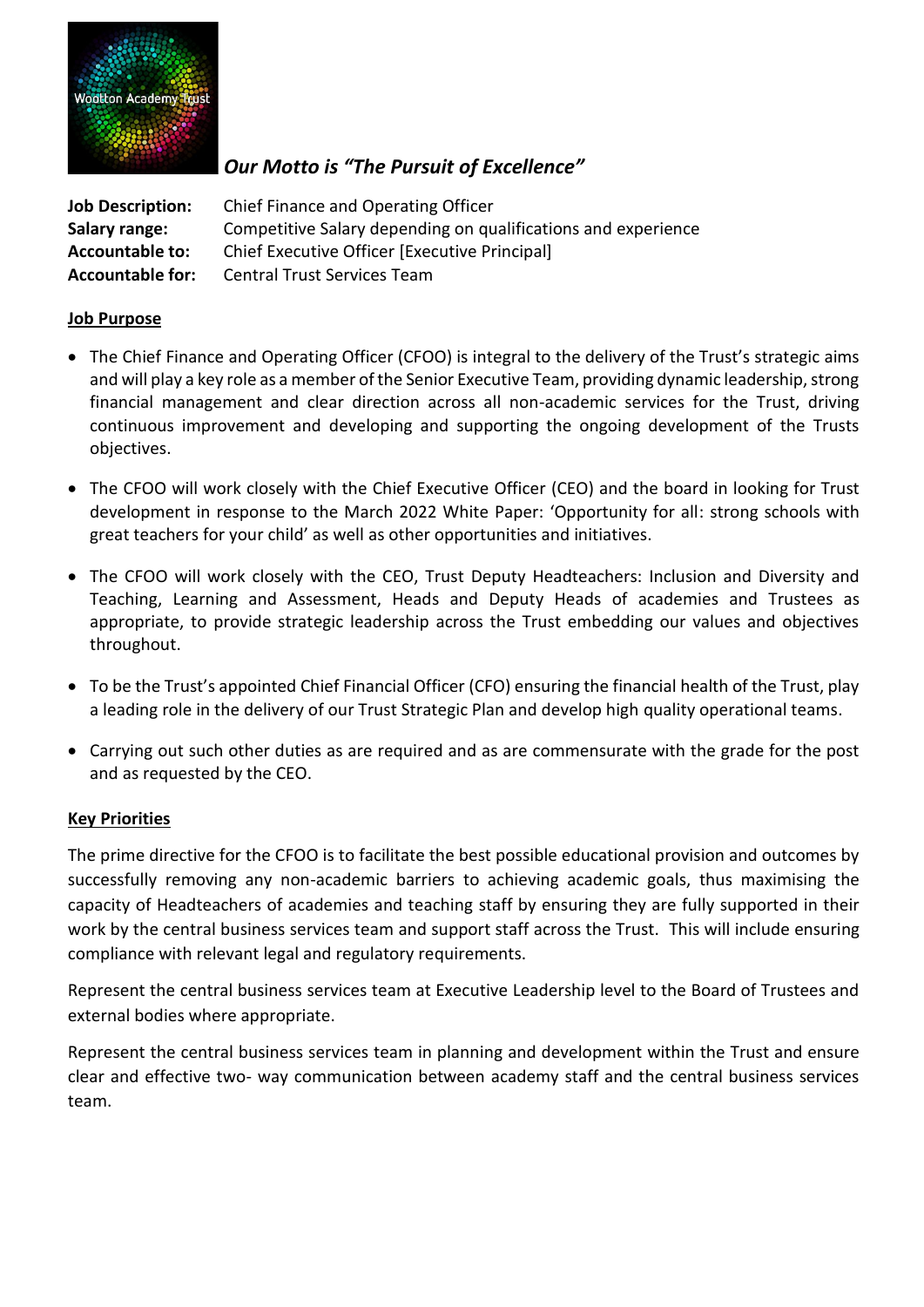#### **Key Responsibilities:**

#### **1. Strategy**

To be a member of the executive leadership team, helping shape policy and strategic direction.

- With the CEO, identify short, medium and long-term strategic objectives and priorities for the Trust.
- Lead the development, delivery and monitoring of the Trust's annual plan to achieve objectives in each operational area.
- Ensure highly effective project management of any change or innovation.
- Communicate and consult effectively as required with academies leaders and other stakeholders to ensure change management leads to highly positive outcomes.
- Support the Trust's People strategy, which is aligned to and supports the current and future needs of the Trust.
- Supporting the growth and long-term sustainability of the Trust and ensuring we attract, develop and retain the very best people through innovative and well-thought-out recruitment campaigns, clear pathways for development and career progression and support and encourage future leaders.
- Work with the CEO and Trustees to identify and agree resources to support academy requirements.
- Where practicable and appropriate ensure structures and processes are streamlined and designed to minimise time and maximise efficiency across the Trust.
- Ensuring business continuity plans are established and regularly reviewed.

## **2. Finance and Business**

To be responsible for legal compliance and the financial systems for the Trust.

- To ensure that the Trustees comply with their obligations and responsibilities as set out in the ESFA Academies Trust Handbook, Companies House etc.
- To advise and support the CEO in the financial aspects of their responsibilities as the Trust Accounting Officer.
- To ensure all financial procedures are compliant with the Academies Trust Handbook and Companies House and operate under appropriate schemes of delegation which follow best practice in all aspects of financial governance.
- Establish a high level of credibility within the organisation and manage positive working relationships with external stakeholders including the ESFA, HMRC, DFE, external auditors, local authority, legal advisors, bank and pension fund providers.
- To ensure the Trust's payroll systems and processes are fully implemented and fully compliant with HMRC regulations.
- To be responsible for the oversight/preparation of the annual financial accounts to prescribed standards, taking responsibility for the completion and submission of statutory/regulatory reporting in line with deadlines.
- Present financial management reports to the Board of Trustees, Finance Committee, DFE and ESFA as required.
- Provide guidance and support to the CEO and the Board of Trustees on finance, audit and risk strategy to optimize the financial performance and strategic position of the Trust.
- Ensure that financial procedures and practices are organised effectively and efficiently and are fully documented to withstand external scrutiny from auditors.
- Use analysis and complex financial information in relation to the Trust to develop solutions, plans, strategies that create medium, and long-term success.
- Own and oversee the quality of management information, budget and forecasting processes.
- Manage the performance of the Finance Team.
- To oversee the Trust's procurement arrangements ensuring value for money and efficiencies are realised across the Trust.
- Be the Trust's Company Secretary and undertake the roles and responsibilities required of this position.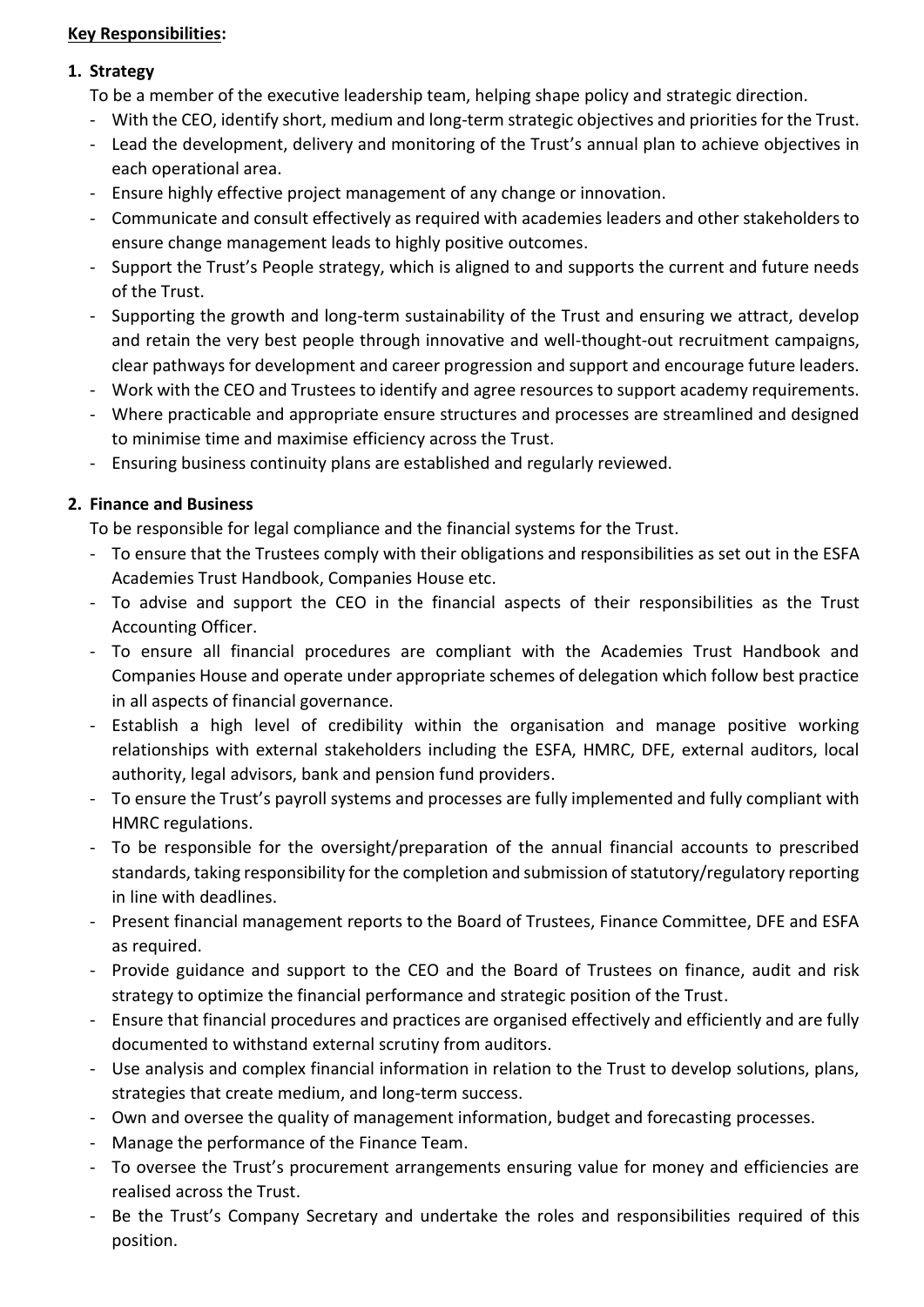#### **3. Estates Management**

To be responsible for asset management and compliance for the Trust.

- Developing a Trust strategy including implications from significant changes in local pupil demographics.
- To ensure the development and maintenance the Asset Management and Site Master plans, ensuring that accurate data is maintained, and that projects and priorities support the educational plans and requirements of the Trust.
- Developing and implementing strategies for estates management to ensure that the quality of the Trust's estate and the learning environment for pupils is sustainable, maintained and improved.
- Ensuring the delivery of long-term maintenance plans and effective planned and reactive maintenance services.
- Developing and delivering building improvement projects, including liaising with architects as required.
- Ensuring value for money of all estate's expenditure.
- Ensuring effective tendering and management of contracts for work done by external contractors.
- Ensuring effective implementation of Health and Safety requirements across the Trust and compliance with Health and Safety law.
- Oversee the implementation of an IT strategy ensuring that there is an IT infrastructure and IT services that support the Trust's academies that align with the educational and development plans of the Trust.
- Provide a strategic evaluation of the opportunities and risks of new and emerging technologies.
- Ensure quality assurance and disaster recovery procedures are robust.
- Ensure the development of cutting-edge communication technology to streamline the way we work.

# **4. Health and Safety**

To establish clear accountability for Health and Safety management across the Trust.

- To hold senior responsibility for Health and Safety compliance at the Trust.
- To ensure the Trust complies with Health and Safety regulations.
- To chair the Trust's Health and Safety Committee.
- To ensure the Trust's Health and Safety Policy is reviewed by the MAT board and clearly communicated and available to all stakeholders.
- To facilitate regular consultation with stakeholders on Health and Safety issues.
- To ensure effective systems are in place for the monitoring, measuring and reporting of health and safety issues to the CEO, Trustees and, where appropriate, the Health and Safety Executive.
- To ensure the maximum level of site security is achieved, consistent with the ethos and expectations of the Trust.

# **5. Human Resources**

To have overarching responsibility for all human resources related matters.

- The role will be critical in realising the growth potential of the Trust by developing and leading where appropriate on an effective HR and Organisational Development strategy (People Strategy) aligned to the current and future needs of the Trust.
- Take a strategic lead, with the CEO, in the wellbeing and engagement of our people across the Trust.
- Strive for operational excellence on the part of every member of the central business services team and in all our academies, ensuring that:
	- $\circ$  the Trust support services function is well managed on a day-to-day basis;
	- o systems and processes are rigorous, robust and fit for purpose;
	- $\circ$  staff work as one team towards a common purpose, are effectively and efficiently deployed, and perform to the highest standards;
	- $\circ$  clarity on what is centralised and delegated, through the scheme of delegation, will be central to achieving this.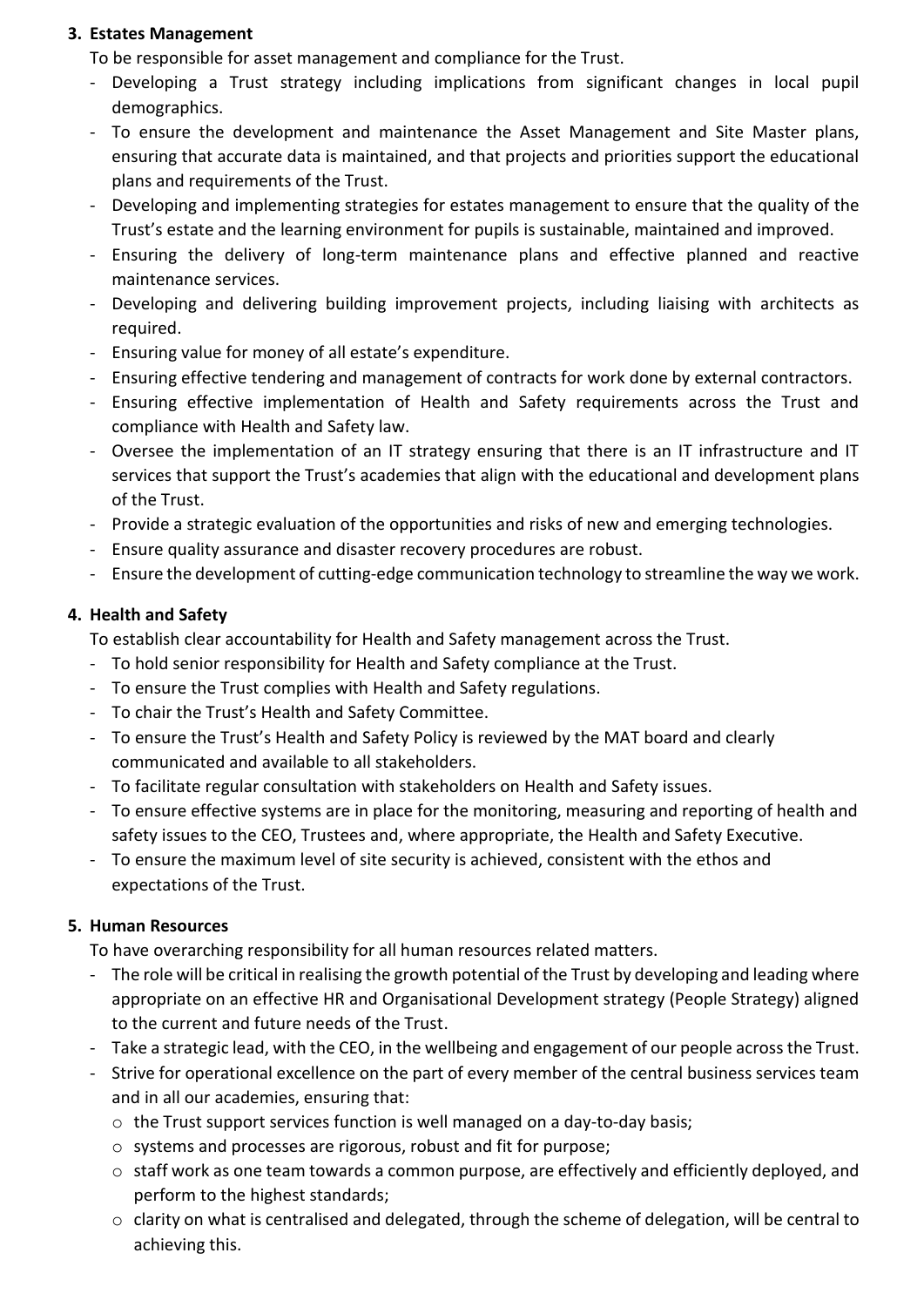- Model professional behaviour, promoting high expectations as a lead professional.
- Support the development and operation of Human Resource Policies and Procedures and ensure compliance with all relevant employment law.
- Devise and implement the strategy for the Trust's support services, including staff structures, administrative functions, processes, procedures and performance measures.
- Ensure all members of the central business services team have challenging appraisal objectives and personal development plans in place, which promote high expectations, and which are aligned with the Trust's vision, values and strategic objectives.
- Keep abreast of professional developments and legislative changes, locally and nationally and disseminate relevant information to all academies within the Trust.
- Recommend to the CEO and Board of Trustees, the appointment/reappointment of appropriate professional advisers and contractors and be responsible for contract management, ensuring the Trust complies with best practice in all aspects of project planning, consultation, procurement, commissioning and delivery.
- Deliver effective change management.
- To line manage the central services department leads.

## **6. ICT Management**

To have overarching responsibility for the implementation of an ICT strategy ensuring the ICT infrastructure and services support the Trust's academies by aligning with the educational and development plans of the Trust.

- Ensure there are robust disaster recovery procedures in place.
- Manage contractual arrangements with the fully managed IT services provider, including working with internal stakeholders to inform performance evaluation and continuous improvement.

# **7. Other Duties and responsibilities**

- Attending and participating in meetings/training where required.
- Contributing to the overall values, vision and targets of the Trust.
- Following WAT policies and procedures especially those relating to child protection and health and safety.
- Any other duties which may reasonably be regarded as within the nature of the duties and responsibilities/grade of the post as defined.
- Understand the implications of the Data Protection Act and other legislation and to ensure that there is provision to maintain confidentiality of records and information.

**The above outlines the duties required for the time being to indicate the level of responsibility. It is not a comprehensive or exclusive list and duties may be varied from time to time which do not change the general character of the job or the level of responsibility entailed.**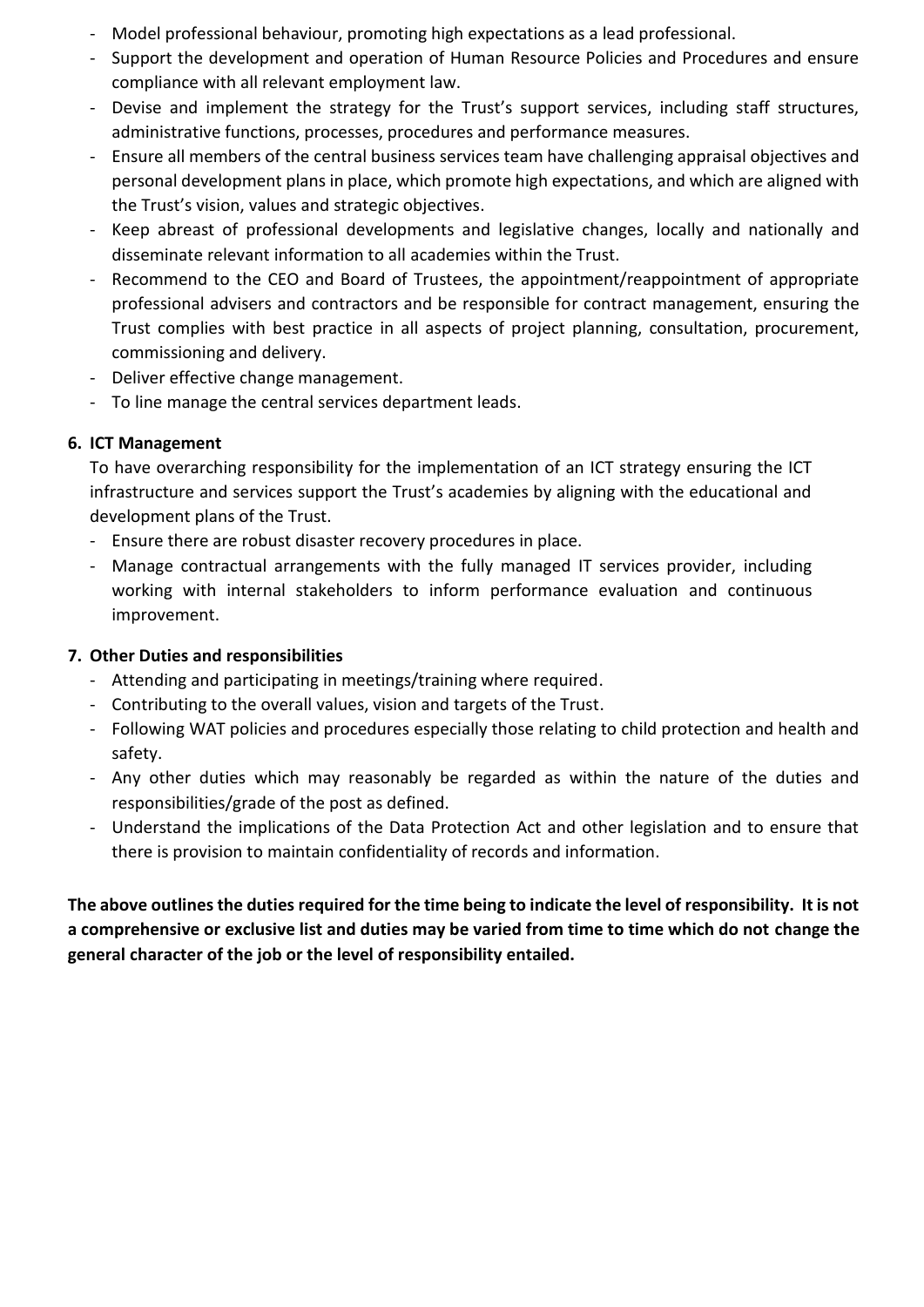

# *Our Motto is "The Pursuit of Excellence"*

| <b>Chief Finance and Operating Officer</b><br><b>Person Specification</b> |                                                                                                                                                           |                                                                                                               |  |
|---------------------------------------------------------------------------|-----------------------------------------------------------------------------------------------------------------------------------------------------------|---------------------------------------------------------------------------------------------------------------|--|
|                                                                           | <b>Essential Criteria</b>                                                                                                                                 | <b>Desirable Criteria</b>                                                                                     |  |
| <b>Qualifications</b>                                                     | Degree or equivalent level professional<br>qualification.                                                                                                 | Certificate of School Business Management.                                                                    |  |
|                                                                           | Qualified accountant or equivalent (CCAB,<br>CIMA, CIPFA, ACCA or ACA)                                                                                    |                                                                                                               |  |
| <b>Experience</b>                                                         | Experience of strategic financial planning and<br>budget management.                                                                                      | Senior level experience of management of<br>major building and/or land development                            |  |
|                                                                           | Experience of a senior level role in either the<br>education, the charity sector or the public<br>sector.                                                 | projects.<br>Experience of leading operations in a multi-<br>site operation.                                  |  |
|                                                                           | Strong track record of successful leadership<br>at a senior level.                                                                                        | Experience of developing<br>operational<br>reporting systems.                                                 |  |
|                                                                           | Demonstrable success of setting<br>and<br>delivering the operations strategy.                                                                             | Experience of utilising assets to maximise<br>income generation.                                              |  |
|                                                                           | Experience of efficient and effective budget,<br>financial, risk and resource management                                                                  | Experience of leading and managing complex<br>change and transformation projects.                             |  |
|                                                                           | Experience of leading innovation and change,<br>and delivering continuous improvements                                                                    |                                                                                                               |  |
|                                                                           | Experience of strategic procurement and<br>management of commercial contracts and<br>contractors.                                                         |                                                                                                               |  |
|                                                                           | Experience of great people management,<br>leading individuals and teams to achieve<br>exceptional outcomes.                                               |                                                                                                               |  |
| Skills &<br><b>Abilities</b>                                              | Strong financial knowledge and ability,<br>including budget management, financial risk<br>assessment and forward planning.                                | Knowledge of funding, regulatory and the<br>legislative environment of academies and<br>Multi Academy Trusts. |  |
|                                                                           | Able to engage and communicate effectively<br>with a range of stakeholders, building                                                                      | Knowledge of Access Budget and SIMS<br>Finance software or equivalent.                                        |  |
|                                                                           | relationships<br>and<br>modifying<br>style<br>as<br>appropriate to the audience.                                                                          | Knowledge of SIMS or equivalent.                                                                              |  |
|                                                                           | Oversee all significant capital building<br>projects and liaise with key stakeholders and<br>interested parties.                                          |                                                                                                               |  |
|                                                                           | Results focused with the ability to work<br>plan,<br>proactively,<br>organise,<br>optimise<br>resources and complete targets within<br>agreed timescales. |                                                                                                               |  |